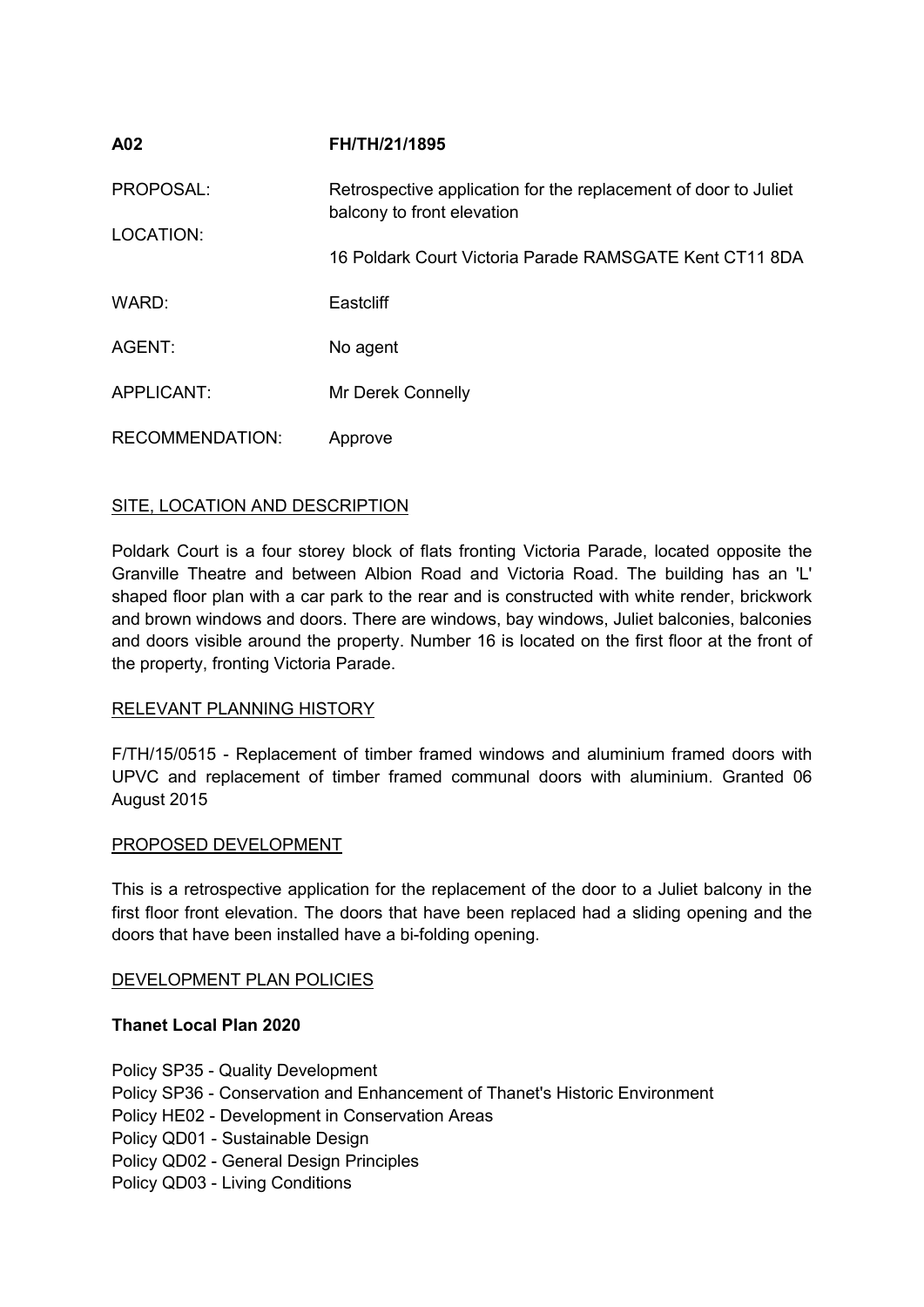## Policy TP06 - Car Parking

#### NOTIFICATIONS

Letters were sent to neighbouring property occupiers, an advert was posted in the local paper and a site notice was posted close to the site.

Four letters of objection have been received raising the following concerns:

- Work has been completed without planning permission
- Work has been completed without permission from the other owners of the property
- Impact upon the character and appearance of the area
- Not enough information given on the application
- Have building regulations been complied with
- Impact upon the structural stability of the building.

#### **Ramsgate Heritage and Design Forum** - No objection

#### **CONSULTATIONS**

## **TDC Conservation Officer** - No objection

#### **COMMENTS**

This application has been called in to the Planning Committee by Cllr Huxley to consider the impact of the development upon the character and appearance of the Conservation Area and the overall design and appearance of the building.

## **Principle**

The site comprises an existing building located within the urban confines of Ramsgate. The principle of altering an existing building is considered acceptable subject to all other material considerations.

#### **Character and Appearance**

The NPPF states that planning decisions should ensure that developments will function well and add to the overall quality of the area; are visually attractive as a result of good architecture and appropriate landscaping; are sympathetic to local character and history; establish or maintain a strong sense of place; and provide a high standard of amenity for existing and future users (Paragraph 130).

Policy QD02 of the Thanet Local Plan provides general principles for new development and states that the primary planning aim in all new development is to promote or reinforce the local character of the area and provide high quality and inclusive design and be sustainable in all other respects. In this regard development must relate to the surrounding development, form and layout and strengthen links to the adjacent areas.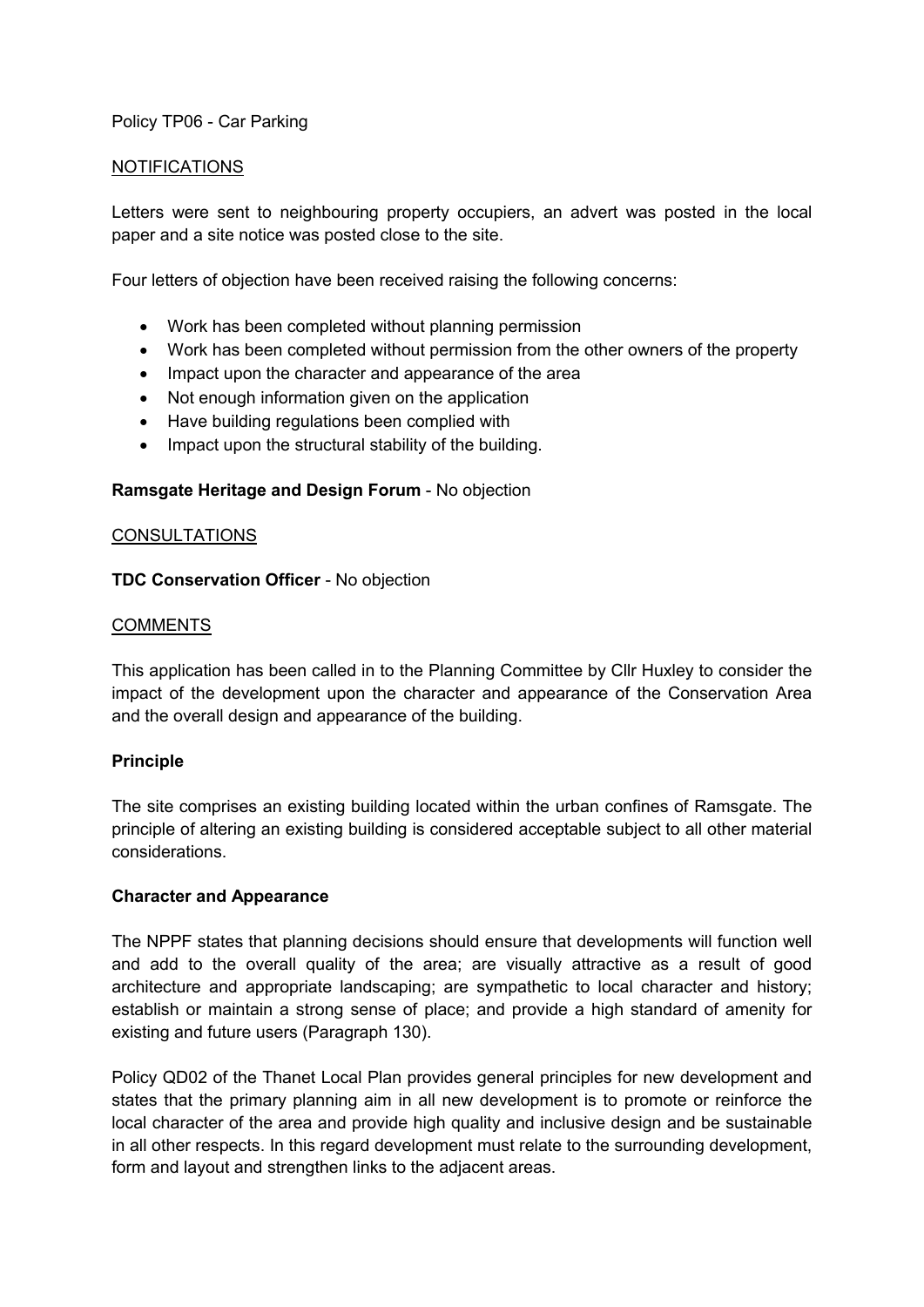Policy SP35 relates to the quality of development and states that new development will be required to be of high quality and inclusive design.

The site is located within the Ramsgate Conservation Area and therefore the Council must take into account Section 72(1) of the Planning (Listed Buildings and Conservation Areas) Act 1990, which requires that in relation to conservation areas, 'special attention shall be paid to the desirability of preserving or enhancing the character or appearance of the area.' The NPPF states that "When considering the impact of a proposed development on the significance of a designated heritage asset, great weight should be given to the asset's conservation (and the more important the asset, the greater the weight should be). This is irrespective of whether any potential harm amounts to substantial harm, total loss or less than substantial harm to its significance." (Paragraph 199)

Policy HE02 of the Thanet Local Plan requires that appropriate materials and detailing are proposed and that developments would not result in the loss of features that contribute to the character or appearance of the conservation area. New development which would detract from the immediate or wider landscape setting of any part of a conservation area will not be permitted.

The replacement doors comprise two doors and are brown in colour. The colour of the doors is considered to match the other doors and windows around the property. The sliding doors that were previously in place and that are visible elsewhere around the building overlap and when open the doors would still occupy half of the opening. The bi-folding doors that have been installed do not overlap and when opened both move to one side leaving a larger opening.

As the replacement doors still provide a pair of doors to the opening and match the other doors and windows around the property in colour, the lack of an overlap between the doors is not considered to be highly prominent. The method of opening is different to the other doors around the property and would leave a larger gap when retracted than the other doors, however due to the method of opening would have limited visibility when open.

It is, therefore considered, given the similarities between the design and colour of the doors, that this development does not result in any significant harm to the character and appearance of the Conservation Area or the consistency of openings in the building, in line with policy HE02 and QD02 of the Thanet Local Plan and the National Planning Policy Framework.

## **Living Conditions**

The replacement of the sliding doors with bi-folding doors in the same opening does not significantly alter the scale of the building or result in any significant increase in opportunity for overlooking. This development is therefore not considered to result in any significant harm to the living amenity of the neighbouring property occupiers, in line with policy QD03 of the Thanet Local Plan and the National Planning Policy Framework.

# **Transportation**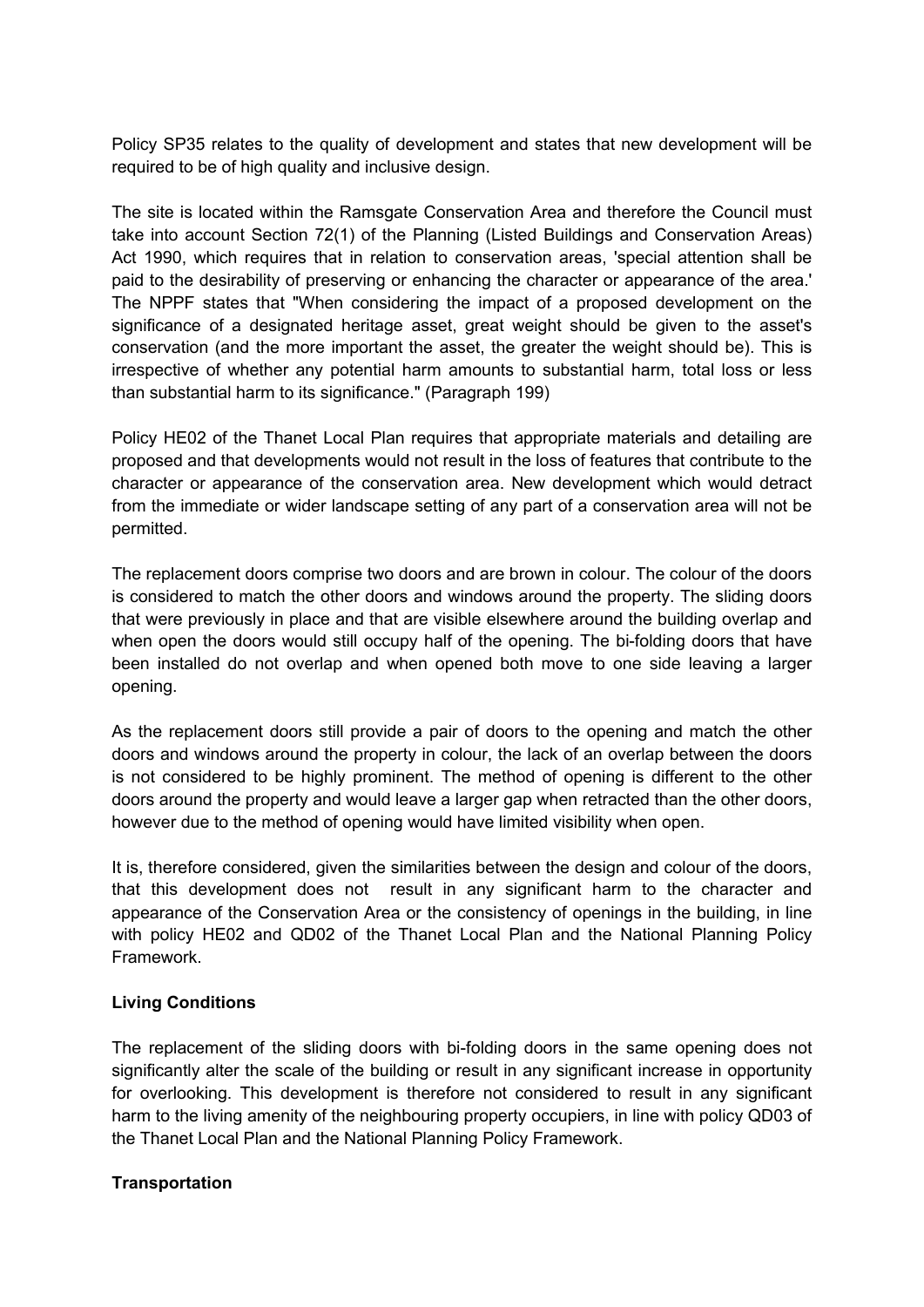This application does not increase the proximity of the building to the highway and does not increase the amount of habitable accommodation in the property. It is therefore not considered to result in any significant highway impacts.

## **Other Matters**

Retrospective applications for Planning Permission are considered in the same way as proposed applications for Planning Permission.

Building regulations would cover the impact of the development upon the structure of the building and the requirement to comply with Building Regulations is covered by other legislation that falls outside of the Planning System.

It is considered that sufficient information has been provided with the application for the Council to make an assessment of the impacts of the development.

The requirement for the applicant to comply with a lease, obtain permission from the Freeholder and the other leaseholders of the building is not a material planning consideration.

## **Conclusion**

Given the minor differences in the previous doors and the new doors, this development is not considered to result in any significant harm to the character of the Conservation area and therefore it is recommended that members approve this application.

**Case Officer** Duncan Fitt